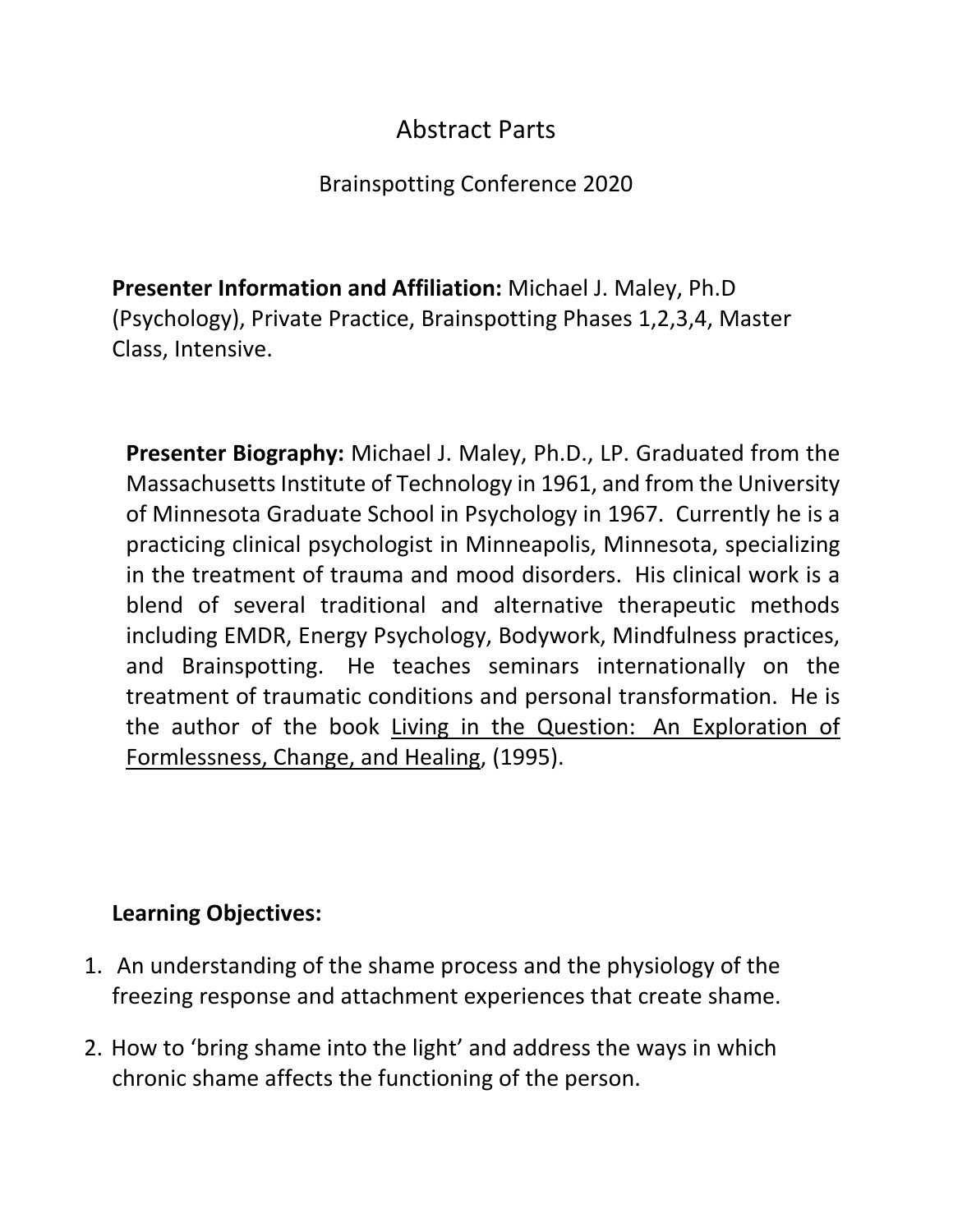- 3. Discuss how the Brainspotting methodology (including relational and neurological attunement) can be applied to the presence of shame and can be used to deconstruct the freezing response and the dissociation that accompanies chronic shame.
- 4. Discuss the ways in which the Brainspotting set-ups can be used to address the underlying issues that can be covered by shame.
- 5. Introduce methods to create resilience, social engagement, mindfulness/presence, and effective emotional expression.

**Teaching Methods:** Slide presentation / Discussion Q & A / Experiential

## **Abstract:** Engaging Chronic Shame with Brainspotting

Michael J. Maley, Ph.D.

The ways in which the affect and emotion of shame influence personal change is one of the least known and most troublesome aspects of psychotherapeutic work. Shame affects every aspect of our emotional life, and along with emotional flooding, represents the most common sources of blocking of mindfulness and processing. The presence of shame is difficult to detect, has often not been a conscious part of the client's experience, and by its very nature both hides underlying issues and creates confusion.

This presentation includes:

The importance of 'bringing shame into the light' and the role of